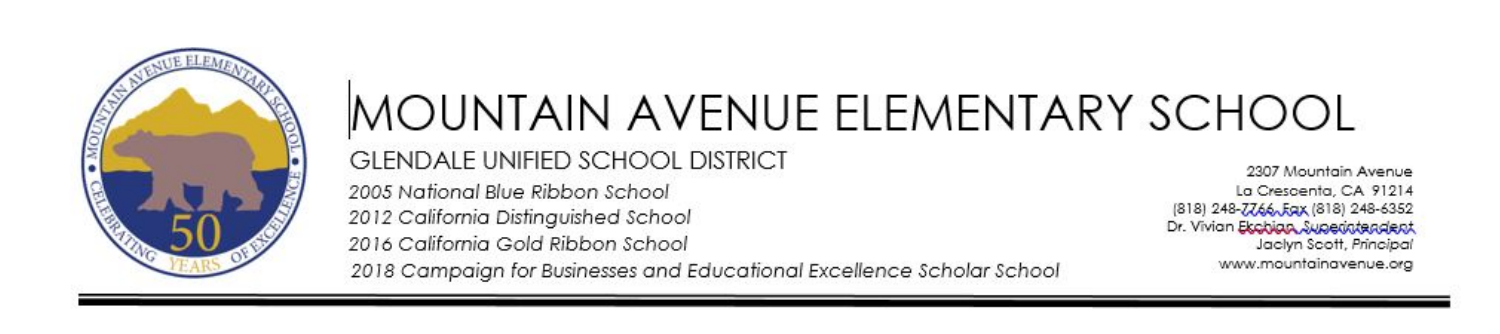

# Mountain Avenue Elementary School

Thursday Update August 29, 2019

[Click here to access all flyers through the Peachjar website](https://app.peachjar.com/flyers/all/schools/55122)

| Thursday, August 29    |                                                                                                                                                                                                   |
|------------------------|---------------------------------------------------------------------------------------------------------------------------------------------------------------------------------------------------|
| Friday, August 30      | 7:30 AM Recycling Friday<br>8:30 AM Flag Ceremony- Schroeder / PTA Membership<br><b>Minimum Day</b><br><b>Minimum Day Schedule</b><br><b>TK Dismissal</b><br>11:50<br>12:00<br><b>K</b> Dismissal |
|                        | 12:20<br><b>43 Dismissal</b><br>12:40<br>46 Dismissal                                                                                                                                             |
| Monday, September 2    | No School - Labor Day                                                                                                                                                                             |
| Tuesday, September 3   | 4:30 PM GUSD Board Meeting                                                                                                                                                                        |
| Wednesday, September 4 | After School Classes:<br>WindTree: 3D Design & Printing, Science Lab<br>1st-3rd Grade - 2:25 PM- 3:40 PM<br>4th - 6th Grade - 2:40 PM- 4 PM                                                       |
| Thursday, September 5  |                                                                                                                                                                                                   |
| Friday, September 6    | 8:30 AM Flag Ceremony- Stout / PTA Reflections Kick-Off<br>9:00 AM- Room Parent Meeting, Science Lab<br>9:45 AM- Workroom Training                                                                |
|                        | 5:30 PM Back to School Picnic<br>7:00 PM Toy Story Movie!                                                                                                                                         |
|                        | <b>After School Clubs</b><br>GS Troop #1841, Science Lab                                                                                                                                          |
| <b>Upcoming Events</b> | September 11 - 9/11 Crescenta Valley Remembrance Motorcade at 8:30ish!                                                                                                                            |

### Dear Parents,

Due to a scheduling conflict, Dr. Ekchian will be unable to attend tomorrow's Flag Ceremony. She will reschedule soon. Thank you for understanding! ~~Principal Scott

### Lunch on Minimum Days

Students do not receive a formal lunch break on minimum days. However, students are allowed to purchase a sack lunch from the cafeteria on minimum days. They are provided time to eat during the school day. This isoptional. There is no "lunchbunch" for Kindergarten. Questions, let the office know.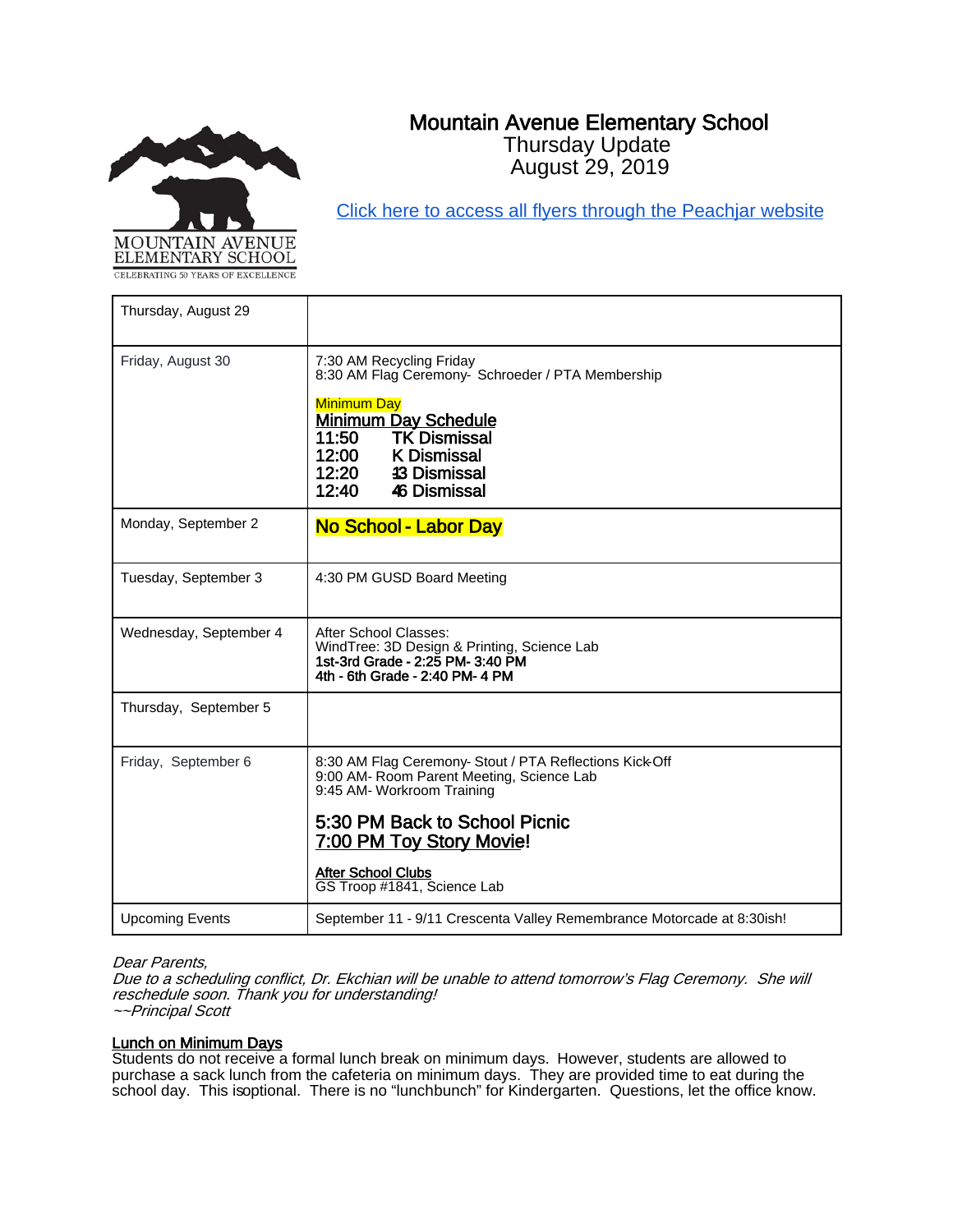### Student Drop-Off in the morning

The front gates open at 8:00. ONLY students eating breakfast will be allowed onto campus beginning at 7:30.Please do not drop off your child in front of school between 7:30 - 7:59. There is no supervision for students in front of school.

### GUSD App!

[Parents don't forget to download the GUSD App! S](https://www.gusd.net/Page/5853)earch for "Glendale USD" on your device's App Store (Android or Apple). Then you can follow Mountain Avenue on your mobile device!

### Parent Portal

[Click here](https://drive.google.com/drive/search?q=parental%20portal) for directions on how to access the portal. If you need your pin number, password, or are having trouble email Narineh Manoukian at [nmanoukian@gusd.net](mailto:nmanoukian@gusd.net) for help.

### Parent Volunteers

Welcome back Mountain Ave Parents! Verdugo Hills Hospital is holding a complimentary TB Screening for ALL School Volunteers! The TB Screening will be held at USC Verdugo Hills on the 4th floor, main lobby. TB Screening date will be on September 10 from 8:00 AM-11:00 AM and 2:00 PM 5:00 PMand please return back to the hospital on September 12th and this will be a *drive-by* result reading from 2:00 PM5:00 PM. Please bring your TB results to the office once you've received it! Thank you, Narineh Manoukian, LVN





### Recycling Friday

Our first recycling of the year is this Friday, August 30th. You can drop off your cans and plastic bottles between 7:30 and 8:30 by the bridge on the carline side. Please empty all liquids before dropping off and no glass. All proceeds benefit the Class of 2020.

### **Back to School Family Picnic**

The annual Family Picnic & Movie Night is just 1 week away, on Friday, September 6th. You can enjoy gourmet BBQ and watch TOY STORY. The 6th grade class will have BBQ hamburgers, hot dogs and veggie burgers for sale. You can pre-purchase a meal-deal (entree, chips & drink) for only \$7 per person. Flyers went home in the Thursday Folder. Treats and glow in the dark items will also be available for purchase. All proceeds benefit the Class of 2020.





### PTA Membership

Calling all Moms, Dads, Grandparents and Community Members!! Learning is a Journey and here at Mountain Avenue, we work together for greatness! This is your opportunity to become a part of our PTA and join us in advocating for our children. PTA's mission is to make every child's potential a reality by engaging and empowering families and communities. The cost is \$10.00 per person. Students are also welcomed to join. Every child who becomes a member receives a prize and the FIRST class (1 in lower and 1 in upper grade) to achieve 100% membership wins \$100 basket full of prizes for their class.

Log on t[o https://jointotem.com/ca/la](https://jointotem.com/ca/la-crescenta/mountain-avenue-elementary-school-pta) -crescenta/mountain -avenue-elementary -school-pta Together WE Can. Go Bears!

### No Sweat Fundraiser

PTA raises funds to support our school's arts, science and technology programs which continue to be impacted by state and district budget deficits. In addition, we also provide events and programs such as a Carnival, Missoula Theatre, Talent Show, Science Fair, Art Night, Field Day, Culture Nighand many more. If not for fundraising efforts and community support, our school would not have the benefits of these important education programs. We have different donation levels and each level has different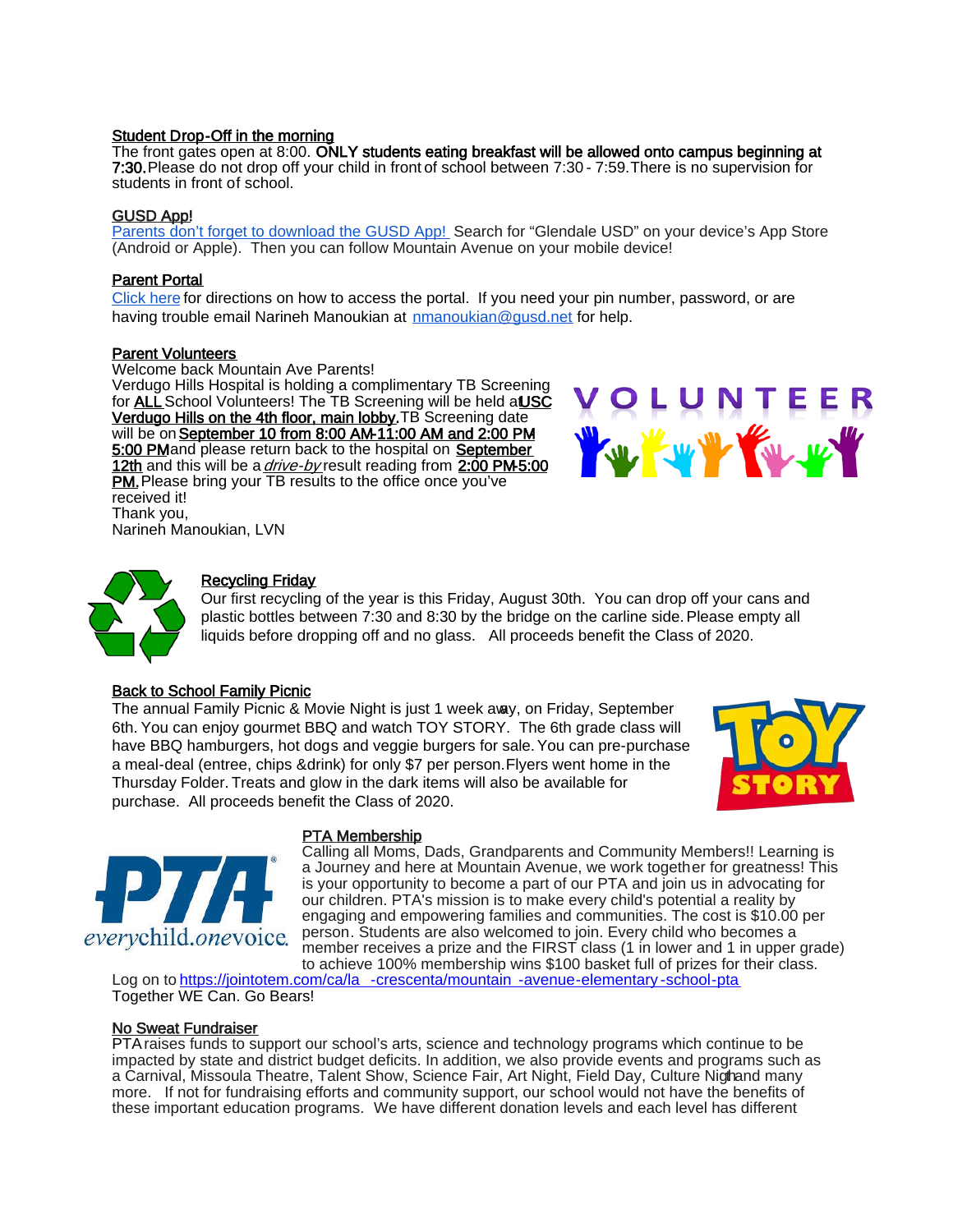entries to several prizes. Prizes include tickets to the La Brea Tarpits, LA County Natural History Museum, Pa rker Anderson certifica te, \$ 100 certifica te to Arca ve, Discovery Cube tickets, pa sses to Universa l Studios, Grea t Wolf pa cka ge a nd ma ny more!!!!! Consider ma king a dona tion a nd help us continue our tra ditions. GO BEARS! Log on to https://jointotem.com/ca /la [-crescenta /mounta in-a venue-elementa ry](https://jointotem.com/ca/la-crescenta/mountain-avenue-elementary-school-pta)[school-pta](https://jointotem.com/ca/la-crescenta/mountain-avenue-elementary-school-pta) 

THANK YOU FOR YOUR SUPPORT!

### Spirit Wear

Here is your chance to order Spirit Wear. We have a lot of new items and a new design this year. Spirit Wear can be worn at any time but it is a must to wear on Fridays for Spirit Points! Last day to order is September 20th. Items will be delivered to class on October 9th. Help us go green and purchase Spirit Wear through our Web Store.

Log on to[: https://mountainavenue.myschoolcentral.com](https://mountainavenue.myschoolcentral.com/) Questions? Please contact Jennifer at mountainavespiritwear@gmail.com .

### SHOP with Amazon



Don't forget that every time you shop with Amazon, a percent of your purchase comes to Mountain Avenue's 6th grade! How does it work? Make sure you click the link BEFORE going to the website. The link is also available on the Mountain Avenue Website. Thank you for your support! https://www.amazon.c [om/?\\_encoding=UTF8&tag=mountavenuele](https://www.amazon.com/?_encoding=UTF8&tag=mountavenuele-20&linkCode=ur2&camp=1789&creative=9325) -[20&linkCode=ur2&camp=1789&creative=9325](https://www.amazon.com/?_encoding=UTF8&tag=mountavenuele-20&linkCode=ur2&camp=1789&creative=9325)

### Peachjar (Flyers)

There's an easier way to view flyers! Here is the link for Peachjar, where you would be able to view all the flyers that has to do with School and everything in between! Please start referring to this wonderful site for all of the flyers! Peachiar Flyers





### Photography Contest!

### Submissions Open for the AD43 Photography Competition

Assembly member Laura Friedman's office is facilitating a photography contest. Last year, photographers used their talents and skills to explore and tell the stories of the communities that make up the 43rd Assembly District. Twenty photographs will be selected to be displayed at a gallery event hosted by the Assembly member on October 11th in Glendale. At this event I will announce ten winning photographs that will be displayed at my Capitol and District offices for one year.

All ages and levels of proficiency are welcome to participate. Photographs will be judged anonymously by a panel of professional photographe rs. The works will be scored on the participant's ability

to communicate and capture the story of their community. You must be a resident of Assembly District 43 to compete. All formats (digital, film) will be accepted. Photo content must be presentable to general audiences; no photos containing violence, profanity, or other explicit subject matter will be accepted. Submissions will be accepted online or by mail to the District Office. Visit website for more information, competition guidelines, and submission details.

[https://a43.asmdc.org/event/20190920](https://a43.asmdc.org/event/20190920-43rd-assembly-district-photography-competition) -43rd-assembly-district-photography -competition



Safe

PBIS<br>Mountain Avenue participates in PBIS, which stands for Positive Behavior Interventions and Supports. Our Statement of Purpose is... We are a school community that champions diversity and creativity within a kind, safe, responsible and respectful environment. All Mountain Avenue **B.E.A.R.S**are expected to: Be Kind **Encouraging Accept Responsibility** Respect Others and be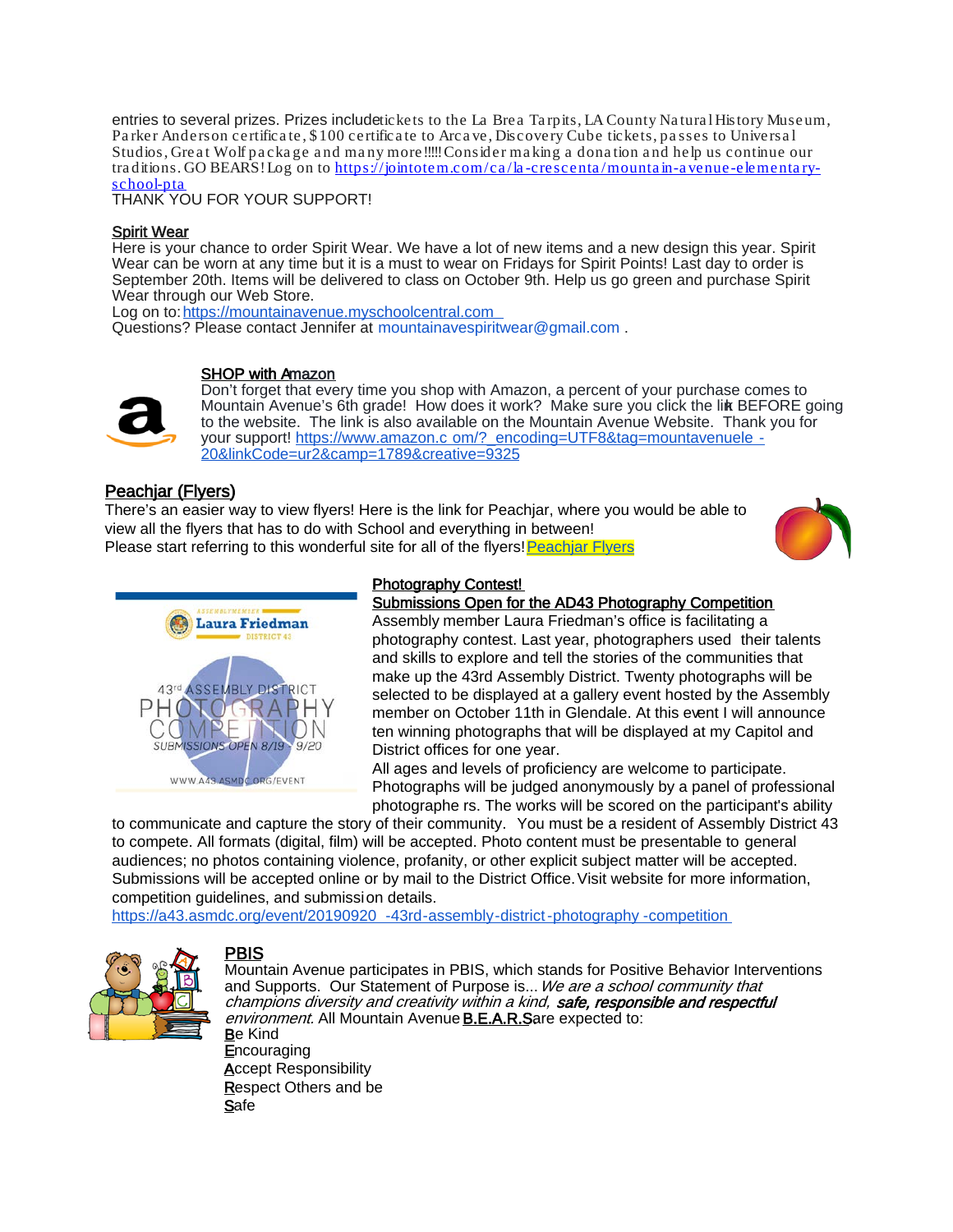# MOUNTAIN AVENUE ELEMENTARY SCHOOL

# **Mountain Avenue Elementary School**

Thursday Update August 29, 2019

목요일, August 29 금요일, August 30 7:30 AM 리싸이클링 (Recycling Friday) 8:30 AM 아침조회 (Flag Ceremony) - Schroeder 클래스/PTA 멤버쉽 (Membership) 미니멈데이 (Minimum Day) **Minimum Day 하교 스케쥴 11:50 TK Dismissal 12:00 K Dismissal 12:20 1-3 Dismissal 12:40 4-6 Dismissal** 월요일, September 2 **노동절 – 학교 휴무** 화요일, September 3 4:30 PM GUSD 교육구 보드미팅 (Board Meeting) 수요일, September 4 방과후 클래스 (After School Classes): WindTree: 3D Design & Printing, 싸이언스 랩 (Science Lab) **1st - 3rd Grade - 2:25 PM - 3:40 PM 4th - 6th Grade - 2:40 PM – 4:00 PM**  목요일, September 5 금요일, September 6 │8:30 AM 아침조회 (Flag Ceremony) – Stout 클래스 / PTA Reflections Kick-Off 9:00 AM - 룸 페어런츠 미팅, 싸이언스 랩 (Science Lab) 9:45 AM -학교 봉사자를 위한 워크룸 트레이닝 (Workroom Training) **5:30 PM 백투스쿨 피크닉 (Back to School Picnic) 7:00 PM Toy Story Movie! 방과후 클럽 (After school Clubs)** 걸스카웃 Troop #1841, 싸이언스 랩 (Science Lab) 다가오는 행사들 | September 11 - 9/11 Crescenta Valley Remembrance Motorcade 8:30 경에!

친애하는 학부모님,

중복된 예약으로 인해, 교육구 수퍼인텐던 Ekchian 박사께서 내일의 아침조회에 참석할 수 없으십니다. 곧 스케쥴을 조정할 것입니다. 양해해 주셔서 감사합니다! ~~ 교장 스캇 (Principal Scott)

피치자 웹싸이트 [\(Peachjar website\)](https://app.peachjar.com/flyers/all/schools/55122) 를 통해 전단지를 보시려면 여기를 [클릭하십시요](https://app.peachjar.com/flyers/all/schools/55122).

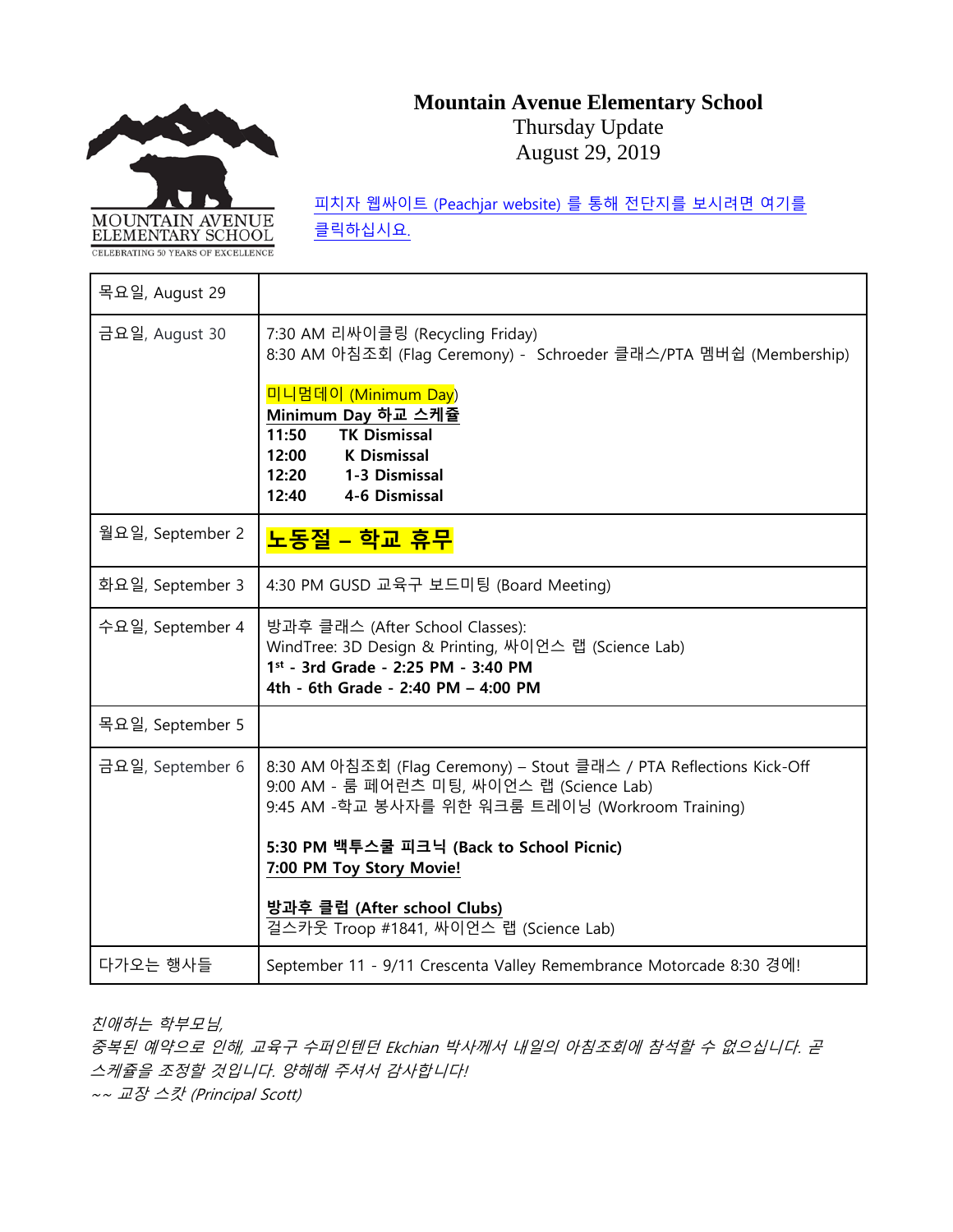### **Lunch on 미니멈 데이 (Minimum Days)**

학생들은 미니멈데이에는 정식 점심시간을 갖지 않습니다. 그러나 학생들은 카페테리아에서 간단한 쌕런치 (Sack Lunch) 를 구입할 수 있습니다. 학교 수업시간 중에 먹을 시간이 제공됩니다. 이것은 선택사항 입니다. 킨더가든 학생에게는 "점심 무리 (lunch bunch)" 가 없습니다. 질문사항은 사무실에 문의해 주십시요.

### **Student Drop-Off in the morning**

학교 정문은 8 시에 문을 엽니다. **아침식사를 하는 학생에 한해 7:30 부터 캠퍼스에 입장할 수 있습니다.**  7:30 - 7:59 사이에 학교 앞에 자녀를 드랍하지 마십시오. 그 시간에는 학교 앞에 학생들을 위한 감독이 없습니다.

### **GUSD App!**

글렌데일 통합교육구 앱 (GUSD App) 을 [다운로드하는](https://www.gusd.net/Page/5853) 것을 잊지 마십시오! 기기의 앱 스토어 (Android 또는 Apple) 에서 "Glendale USD" 를 검색 하십시요. 그러면 여러분의 기기 상에서 마운튼 애비뉴에 대한 많은 정보를 얻으실 수 있습니다!

### **학부모 포털 (Parent Portal)**

[Click here](https://drive.google.com/drive/search?q=parental%20portal) 포털에 액세스하는 방법은 여기를 클릭하십시오. PIN 번호나 비밀번호가 필요하거나, 또는 문제가 있으시면, Narineh Manoukian 께 [nmanoukian@gusd.net](mailto:nmanoukian@gusd.net) 로 이메일을 보내시면 도움을 받으실 수 있습니다.

### **자원 봉사자 (Parent Volunteers)**

다시 돌아오신 Mountain Ave 학부모님을 환영합니다! Verdugo Hills Hospital 은 **모든** 학교 자원 봉사자들을 위해 무료 TB 검사를 개최합니다! 결핵검진은 **USC Verdugo Hills 4 층 메인로비**에서 열립니다. 결핵검진 날짜는 **9 월 10 일 오전 8 시 ~ 오전 11 시, 오후 2 시 ~ 오후 5 시**이며, **9 월 12 일**에 결과판독를 위해 병원으로 돌아오십시오. 결과판독은



드라이브바이 (drive-by) 로 **2: 00 PM-5 : 00 PM** 사이에 이루어 집니다. TB 결과를 받으시면 사무실로 가지고 오십시요.

감사합니다, Narineh Manoukian, LVN



### **Recycling Friday**

올해의 첫 재활용 (Recycling Friday) 은 이번 금요일, 8 월 30 일입니다. 카라인 옆쪽의 다리로 캔과 플라스틱 병을 7:30 ~ 8:30 사이에 드랍하실 수 있습니다. 드랍하시기 전에 모든 액체를 비워주시고, 유리병은 받지 않습니다. 모든 수익금은 졸업반 (Class of 2020) 에 혜택을 줍니다.

### **Back to School Family Picnic**

매해 열리는 가족 피크닉 및 영화의 밤은 금요일, 9 월 6 일, 1 주일 앞에 있습니다. 맛있는 바베큐를 즐기고 TOY STORY 를 볼 수 있습니다. 6 학년 학급에서는 BBQ 햄버거, 핫도그 및 야채 버거를 판매합니다. 1 인당 \$7 의 식사 프로모션 딜 (meal-deal: 입장료, 칩 및 음료) 를 사전구매 하실 수 있습니다. 떨즈데이폴더에 전단지가 집으로 보내졌습니다. 스낵과 야광소품 (glow in the dark) 도 구입할 수 있습니다. 모든 수익금은 졸업반 (Class of 2020) 에 혜택을 줍니다.

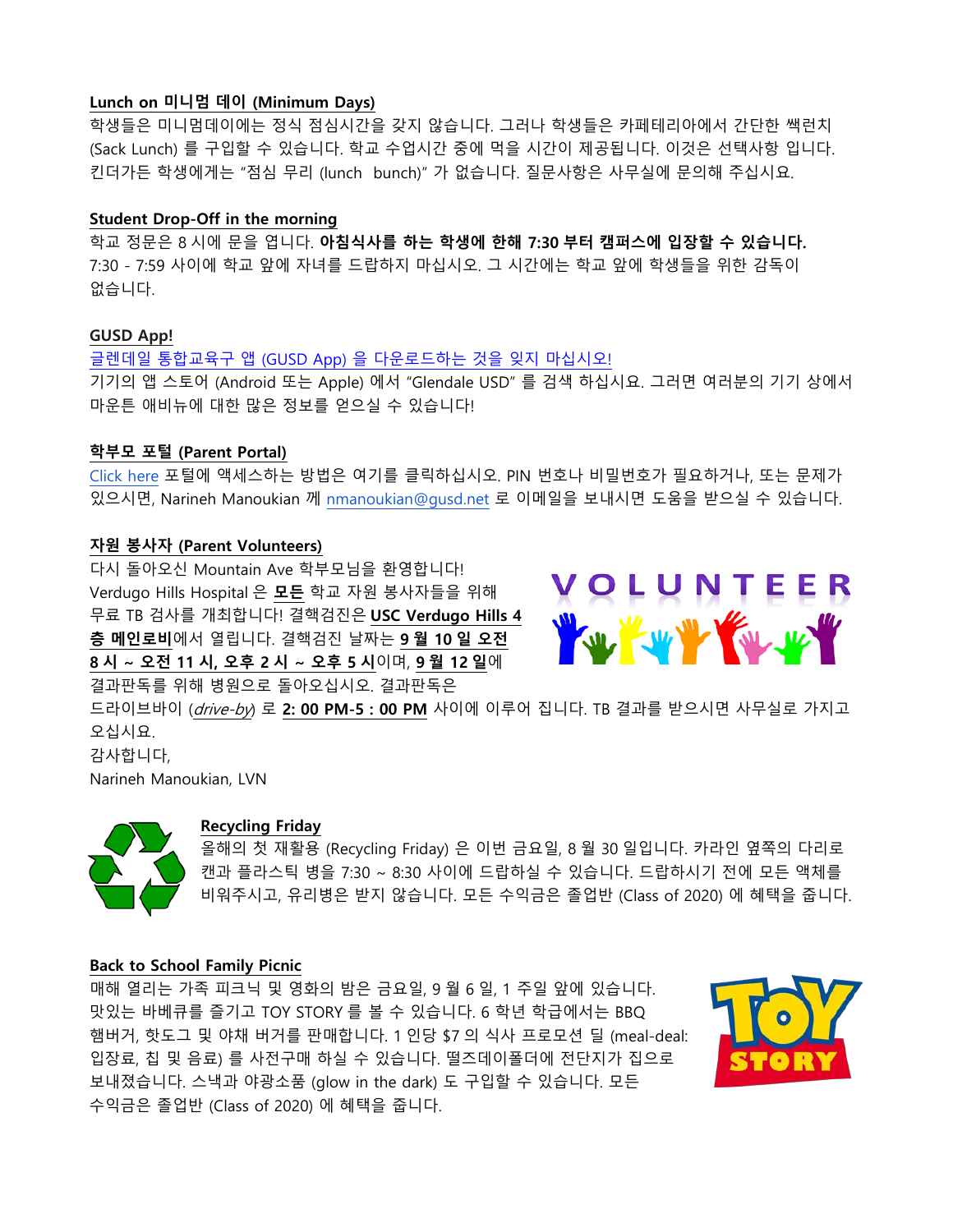

### **PTA Membership**

모든 엄마, 아빠, 조부모님 및 지역사회 구성원에게 알려드립니다! 학습은 여기 마운틴 애비뉴에서의 여정이며, 우리는 그 위대함을 위해 함께 일합니다! PTA 의 일원이 되어 자녀를 옹호하는 데 동참할 수 있는 기회입니다. PTA 의 everychild.onevoice. 사명은 가족과 지역사회에 참여하고 힘을 실어줌으로써 모든 어린이의 잠재력을 실현 시키는 것입니다. 비용은 1 인당 \$10.00 입니다. 학생들도 참여할

수 있습니다. 회원이 된 모든 어린이는 상을 받게 되고, 100% 의 회원모집을 달성한 첫번째 클래스 (저학년 1 개 반과 고학년 1 개 반) 는 그 학급을 위해 \$100 상당의 선물바구니를 상으로 받게 됩니다.

Log on to<https://jointotem.com/ca/la-crescenta/mountain-avenue-elementary-school-pta> 함께함으로 우리는 할 수 있습니다. 고우 베어즈 (Together WE Can. Go Bears)!

### **"노 스웻" 기금모금 행사 (No Sweat Fundraiser)**

PTA 는 주 및 교육구 예산 적자에 의해 계속 영향을 받는 학교의 예술, 과학 및 기술 프로그램을 지원하기 위해 기금을 모금합니다. 또한 카니발, 미졸라 연극반, 탤런트 쇼, 과학 박람회, 예술의 밤, 운동회, 문화의 밤 등과 같은 행사 및 프로그램도 제공합니다. 기금모금을 위한 노력과 지역사회의 지원이 없다면, 우리 학교는 이러한 중요한 교육 프로그램의 혜택을 받지 못할 것입니다. 각기 다른 기부금 수준이 있으며, 각 수준마다 여러가지 상금이 있습니다. 상품에는 La Brea Tarpits 티켓, LA 카운티 자연사 박물관, Parker Anderson 선물권, Arcave 100 달러 선물권, Discovery Cube 티켓, Universal Studios 패스, Great Wolf 패키지 등이 포함됩니다!!!!! 기부해줄 것을 고려해 주시고, 우리의 전통을 이어갈 수 있도록 도와주십시오. 고우 베어즈! Log on to<https://jointotem.com/ca/la-crescenta/mountain-avenue-elementary-school-pta> 여러분의 도움에 감사드립니다!

### **스피릿 웨어 (Spirit Wear)**

스피릿 웨어 (Spirit Wear) 를 주문할 수 있는 기회가 왔습니다. 올해에는 많은 새로운 아이템과 새로운 디자인이 있습니다. 스피릿 웨어 (Spirit Wear) 는 언제든지 착용할 수 있지만, 특별히 금요일에는 Spirit Points 를 위해 스피릿 웨어 (Spirit Wear) 를 착용해야 합니다! 주문 마감일은 9 월 20 일입니다. 주문하신 제품은 10 월 9 일에 클래스룸으로 배달될 것입니다. 웹 스토어를 통해 주문하셔서 친환경 운동에 동참하시고 스피릿 웨어 (Spirit Wear) 를 구매하시기 바랍니다.

Log on to: [https://mountainavenue.myschoolcentral.com](https://mountainavenue.myschoolcentral.com/) 질문이 있으십니까? Jennifer 께 [mountainavespiritwear@gmail.com](mailto:mountainavespiritwear@gmail.com) 이메일로 문의해 주시기 바랍니다.

### **아마존 샤핑 (SHOP with Amazon)**



아마존에서 샤핑할 때마다 구매액의 일정 퍼센트가 마운틴 애비뉴 6 학년에게 돌아온다는 것을 잊지 마십시요! 어떻게하면 될까요? 아마존 웹싸이트에 가기 전에 다음 링크를 "먼저" 클릭하십시요. 이 링크는 학교 웹싸이트에도 있습니다. 후원해 주셔서 감사합니다!

[https://www.amazon.com/?\\_encoding=UTF8&tag=mountavenuele20&linkCode=ur2&camp=1789&creative=](https://www.amazon.com/?_encoding=UTF8&tag=mountavenuele20&linkCode=ur2&camp=1789&creative=9325) [9325](https://www.amazon.com/?_encoding=UTF8&tag=mountavenuele20&linkCode=ur2&camp=1789&creative=9325)